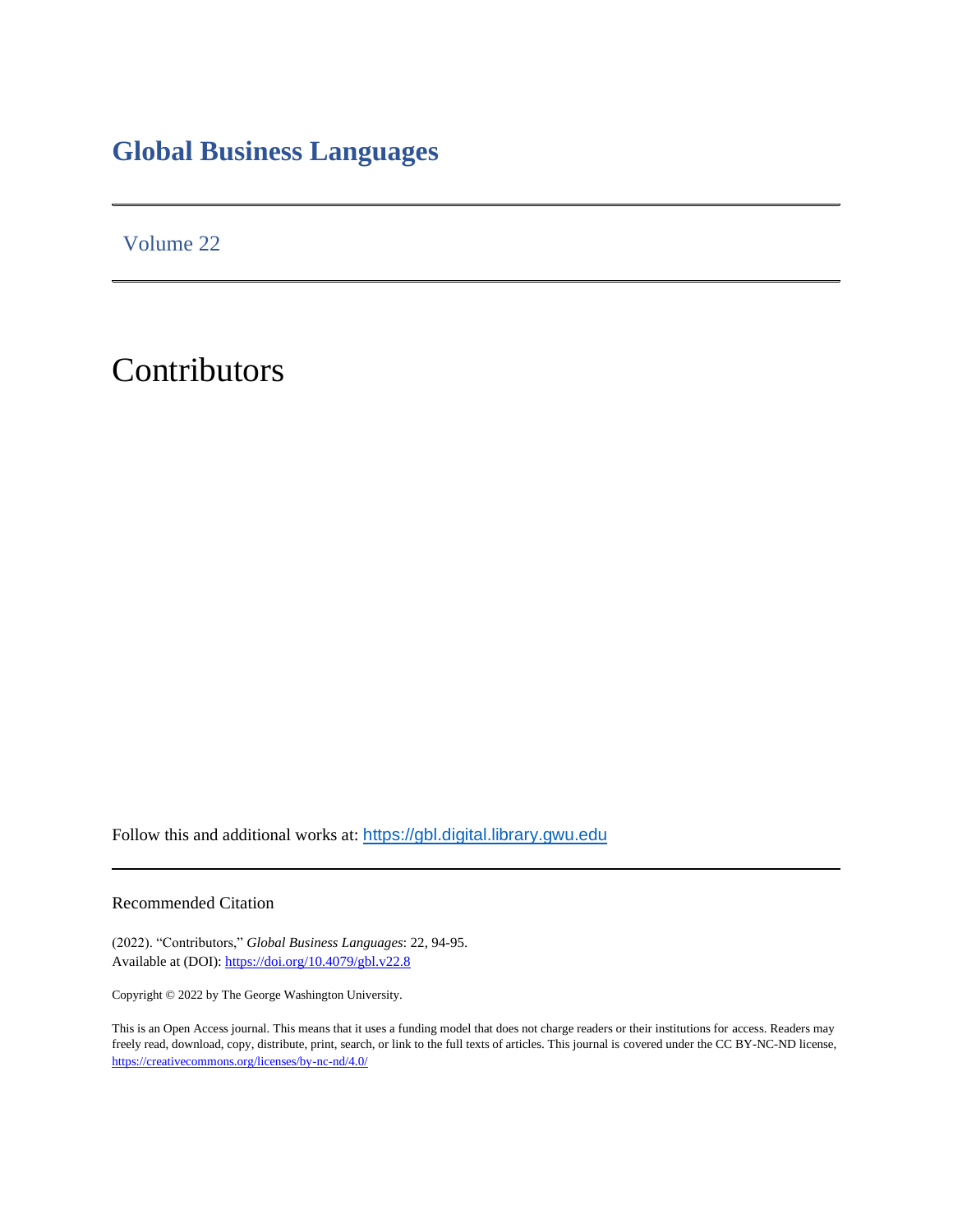# **Contributors**

Jennifer Brady, University of Minnesota Duluth

Jennifer Brady is Associate Professor of Spanish and Head of the Department of World Languages and Cultures at UMD where she teaches a variety of Spanish language, literature, culture, and LSP courses. She publishes on contemporary literary and cinematographic works from Spain as well as innovative models of cultural affairs, placemaking, and creative resistance.

Jim Davie, Independent Researcher

Dr. Jim Davie pursued an academic career as a researcher and lecturer in Russian at the University of Portsmouth (1993-98) before moving on to work in the UK civil service. He has written his article as an independent researcher. His most recent publication is *Slang Across Societies* (Routledge 2018).

Thomas A. Hanson, Butler University

Thomas A. Hanson, PhD., CFA, is an assistant professor of finance at the Lacy School of Business at Butler University. His research interests also include quantitative research methods, financial literacy, and the effects of language, translation, and interpreting on financial markets. He is the coauthor of *Quantitative Research Methods in Translation and Interpreting Studies* (Routledge) with Christopher D. Mellinger.

# Christiane OHIN-TRAORÉ, Women In Logistics-Africa (WILA)

Christiane OHIN-TRAORÉ is an experienced leader in the African logistics sector. She has worked for over 13 years with multinational companies such as Groupe Bolloré and A.P. Moller in West and Central Africa. Formerly Commercial Director at Packing Service International, Christiane is very concerned with women's leadership issues. She therefore founded in 2021, the non-profit association Women In Logistics-Africa (WILA) to promote female leadership in a male-dominated industry.

## Richard M. Robin, The George Washington University

Richard Robin has taught Russian since 1971. His main interests lie in listening comprehension, language assessment, and the Russian media. He has authored or coauthored some of the field's seminal textbooks: Golosa: An Introduction to Russian, now in its sixth edition (with Karen Evans-Romaine and Galina Shatalina), Political Russian, also in its sixth edition (with Natasha Simes), On the Air (also with Natasha Simes), and Russian Listening Comprehension.

## Steven J. Sacco, Sacco Global Consulting

Steven J. Sacco is the former CIBER co-director at San Diego State University. Formally trained in quantitative and qualitative research, he has incorporated both research methods in studying language learning in academic, corporate, and military settings. These include Duke University, Archer Daniels Midland, Hewlett-Packard, The UN World Food Programme, the Defense Language Institute, and the U.S. Navy SEALs.